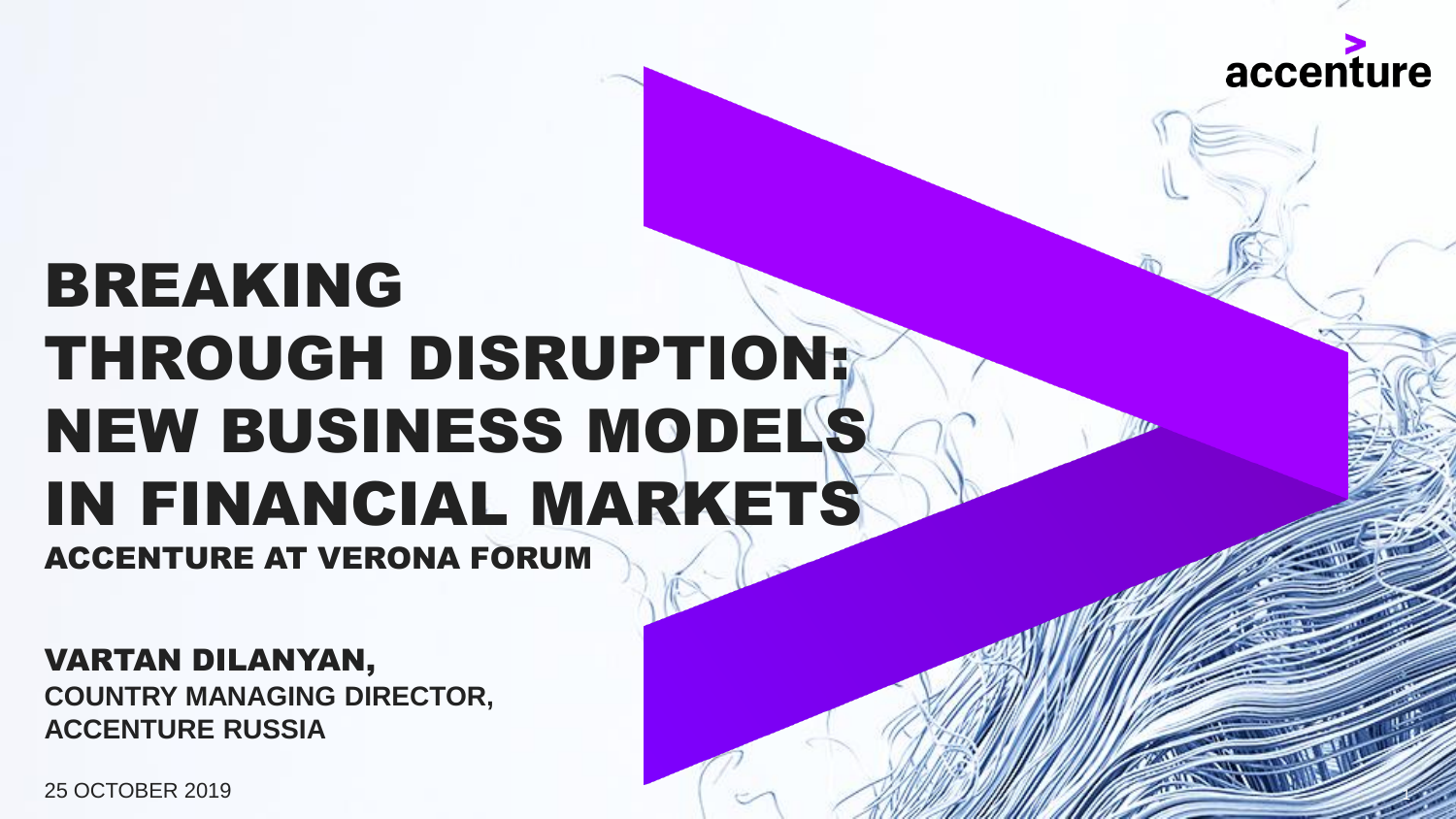### DISRUPTION IS INCREASING FINANCIAL SERVICES (INSURANCE, BANKING AND CAPITAL MARKETS) ARE MOVING TO THE NEXT STAGE IN LIFECYCLE, ENTERING THE VOLATILITY PHASE

#### **Industry Sector Matrix**

18 industry sectors



### LOW SUSCEPTIBILITY TO FUTURE DISRUPTION HIGH

<https://www.accenture.com/us-en/insights/consulting/business-disruption-innovation>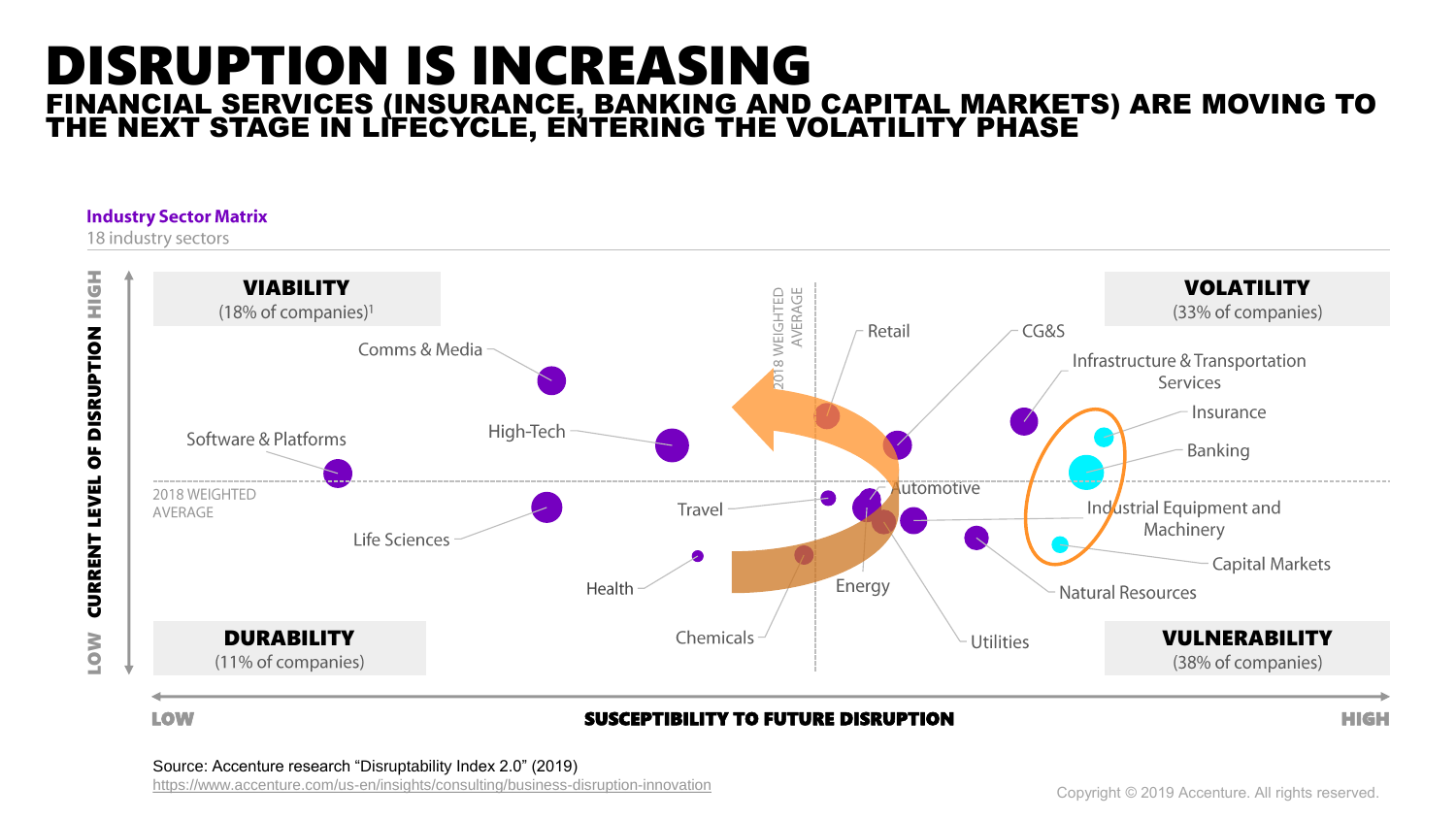### COMPETING THROUGH ECOSYSTEMS FS MARKET PLAYERS FACING SLOW GROWTH ARE IN SEARCH FOR NEW RELATIONSHIP MODELS BEYOND FINANCIAL PRODUCTS – BECOMING «LIVING BUSINESSES»

**88%** OF BANKS ARE STRONGLY INTERESTED IN CUSTOMER-FACING ECOSYSTEMS

[https://www.accenture.com/\\_acnmedia/pdf-102/accenture-banking-ecosystem.pdf](https://www.accenture.com/_acnmedia/pdf-102/accenture-banking-ecosystem.pdf?fbclid=IwAR2qUKiV-I446J51kvycfW_GHmPZs9AXUCRXDyw1nfUjCwga1miF_vuUnjo)

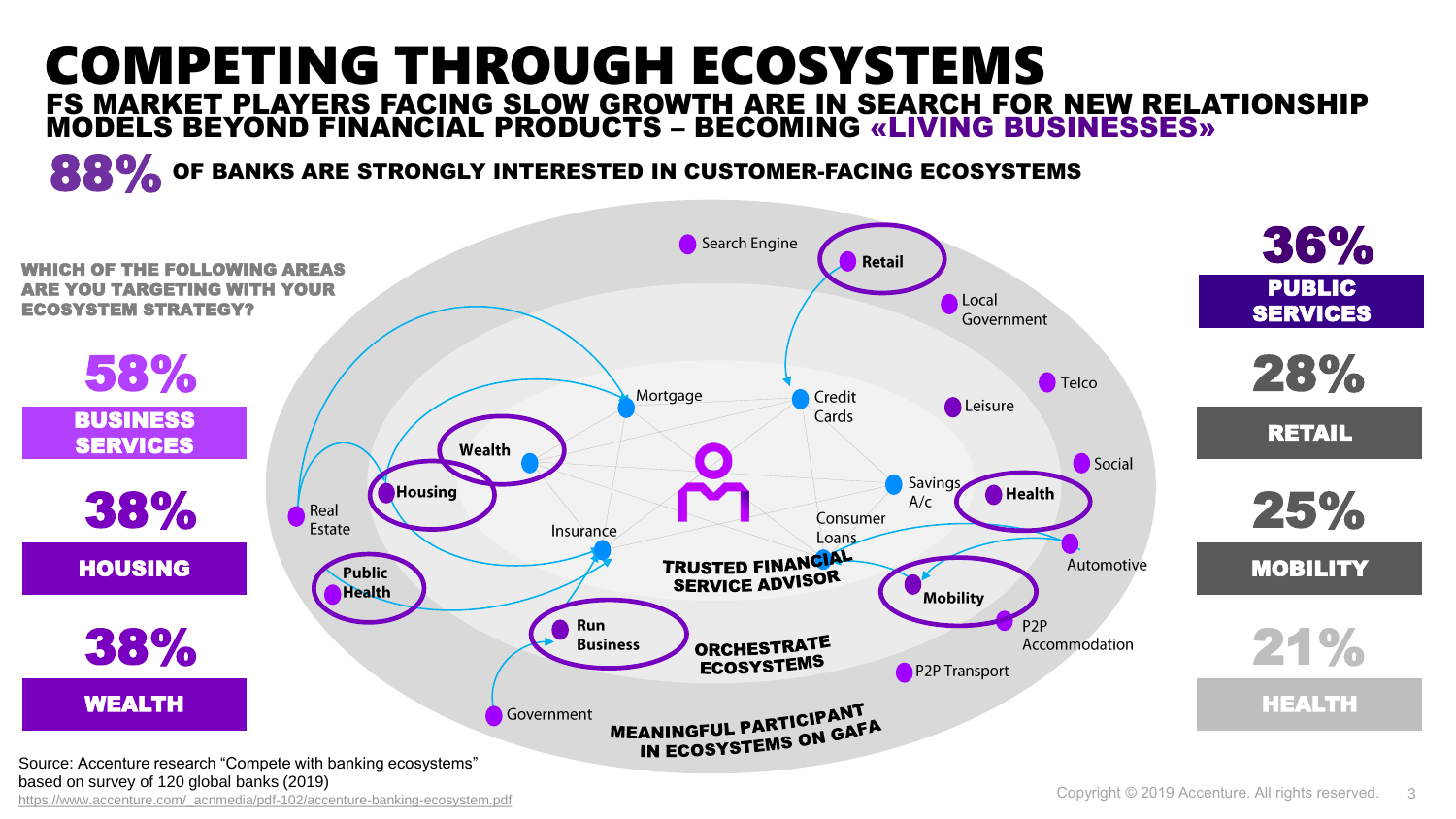## BANKING BUSINESS MODEL CHOICES RETAIL BANKING MARKET WILL EVOLVE AROUND 4+1 TYPICAL BUSINESS MODELS



EACH MODEL REQUIRES A DIFFERENT COMBINATION OF CAPABILITIES – SO IT'S TIME TO CHOOSE A MEDIUM-TERM «NORTH STAR» MODEL NOW TO COMPETE AND STAY RELEVANT

4 Source: Accenture research "Business models beoynd north star gazing" <https://www.accenture.com/ch-en/insights/banking/business-models-beyond-north-star-gazing>

Copyright © 2019 Accenture. All rights reserved.

**Breadth of Offering**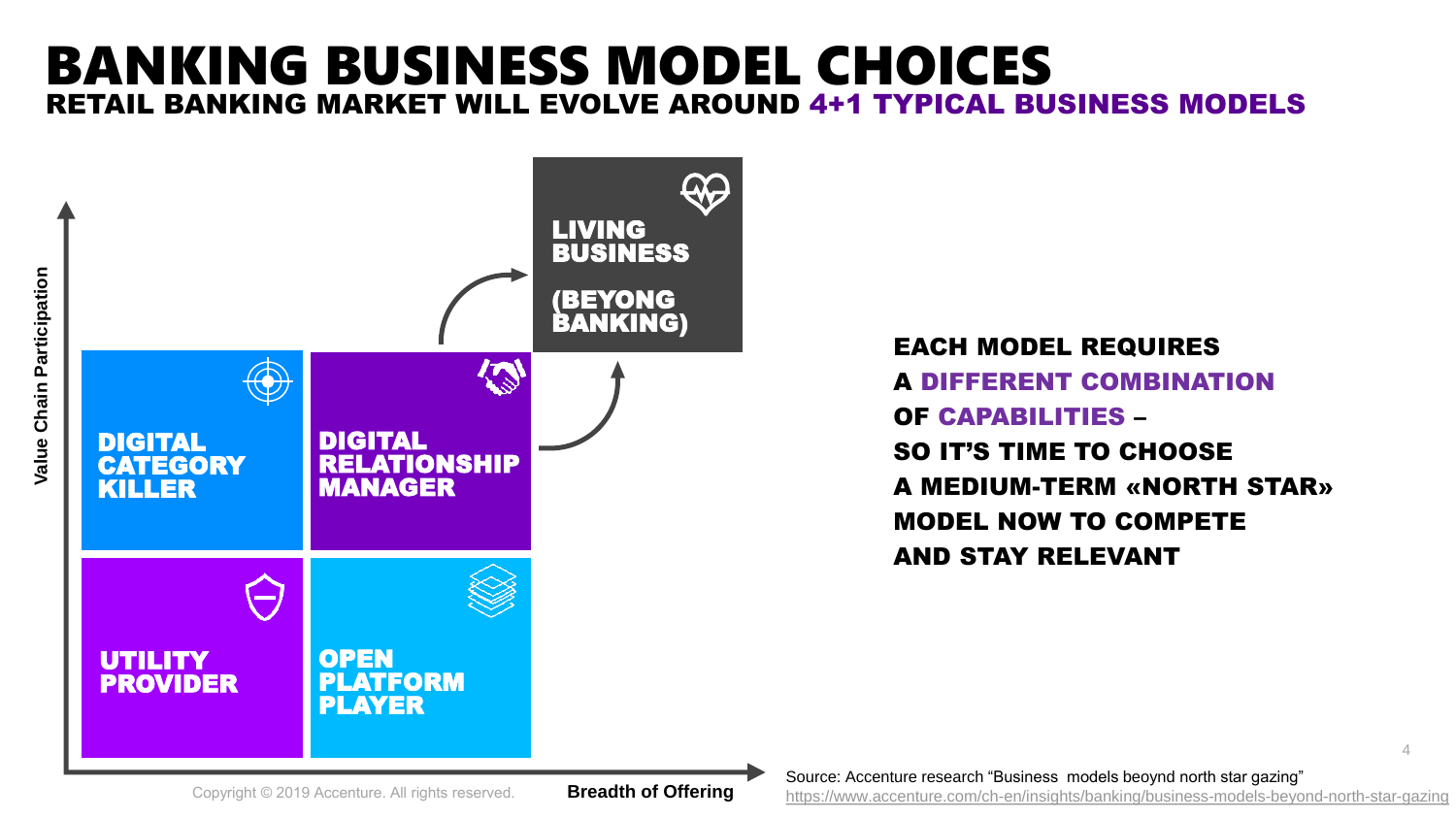### CATEGORIZING BANKING MARKETS POTENTIAL MARKET EVOLUTION DEPENDS ON THE SPECIFIC MARKET CONTEXT AND REGULATORY APPROACH – WE SEE SEVERAL SCENARIOS ACROSS DIFFERENT MARKETS



Source: Accenture research "Business models beyond north star gazing"

Copyright © 2019 Accenture. All rights reserved. The Same School of the Starbook of the Starbook of the Star-Gazing Schopyrights/banking/business-models-beyond-north-star-gazing 5